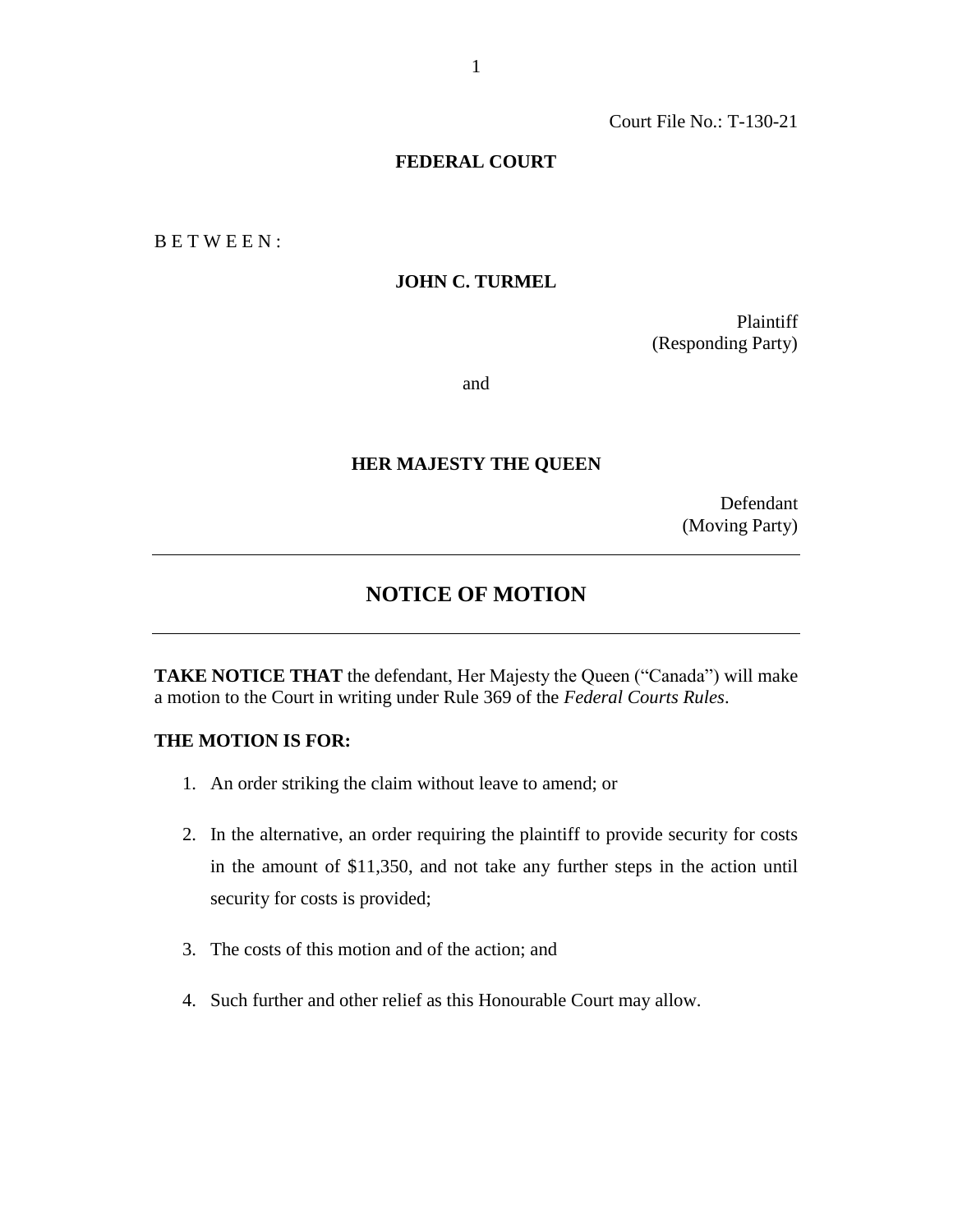## **THE GROUNDS FOR THE MOTION ARE:**

## **A. The claim**

5. The claim seeks declarations that Canada's COVID-19 mitigation measures unjustifiably infringe the plaintiff's rights under ss. 2, 6, 7, 8, 9, and 12 of the Charter, an order prohibiting any restrictions that are not imposed on the flu, a permanent constitutional exemption from any such restrictions, and damages for pain and losses incurred as a result of the restrictions;

#### **B. The Federal Court lacks jurisdiction over the claim**

- 1. The Federal Court lacks jurisdiction to grant the relief requested;
- 2. The claim alleges that the plaintiff's rights are infringed by "lockdowns & curfews, quarantines, mandatory masks, mandatory social distancing, mandatory vaccine, mandatory immunity card for public services";
- 3. However, the claim provides no particulars concerning the measures being challenged, and insofar as these measures exist for the general public, they are provincial and municipal measures;
- 4. While the federal government has adopted targeted COVID-19 mitigation measures in specific contexts, such as the requirement to wear a mask on flights, the claim in question does not allege that the plaintiff was affected by these measures;

# **C. The claim does not disclose a reasonable cause of action and is frivolous and vexatious**

- 5. It is plain and obvious that the claim does not disclose a reasonable cause of action;
- 6. Insofar as the claim is challenging provincial and municipal measures, there is no reasonable cause of action against Canada;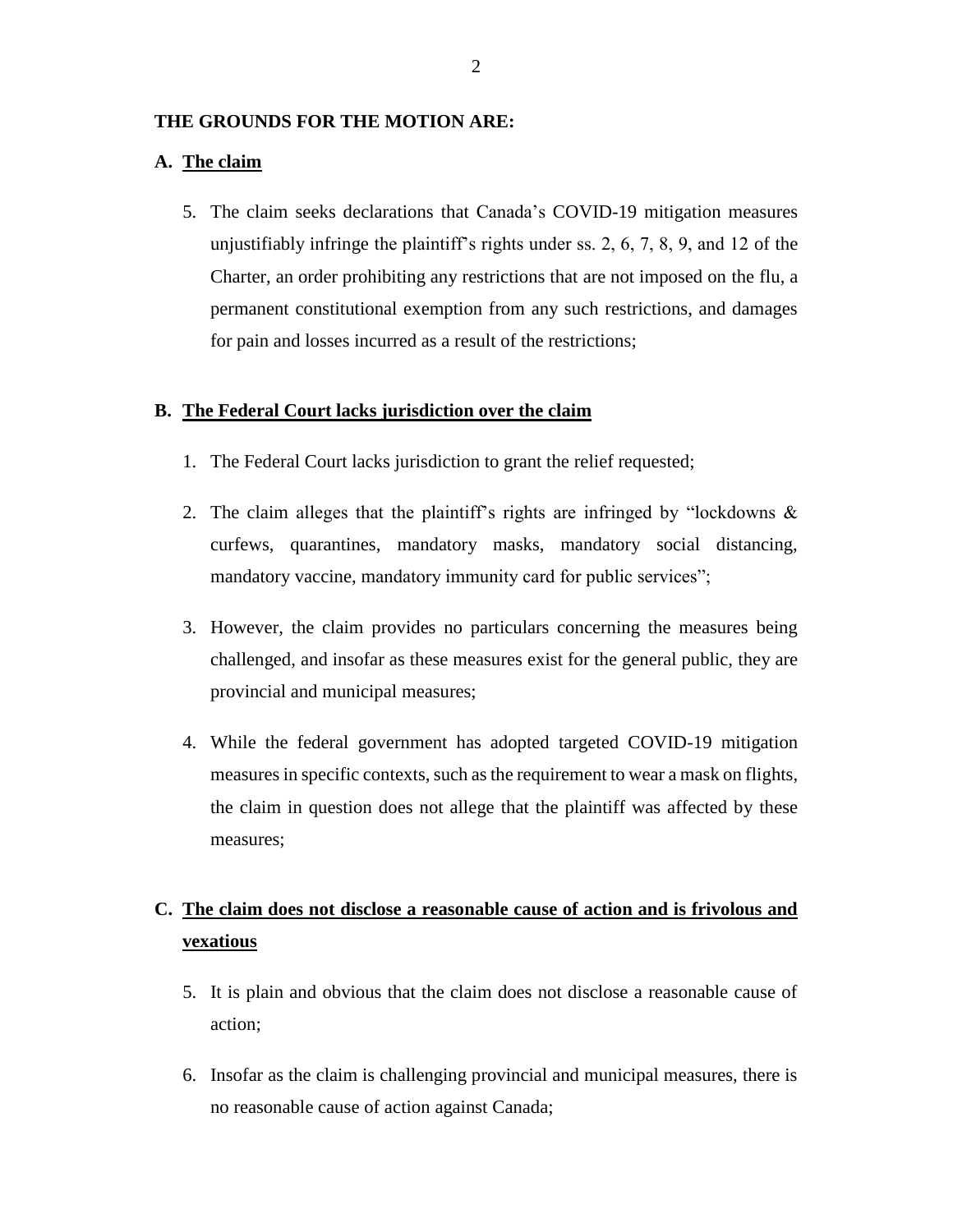7. Moreover, even in the event the claim challenges federal measures, the claim does not set out sufficient material facts to establish breaches of ss. 2, 6, 7, 8, 9, and 12 of the Charter;

## **D. The claim is frivolous and vexatious**

- 8. The claim is it frivolous and vexatious;
- 9. The claim is prolix and repetitive, and fails to set out a concise statement of material facts capable of establishing a deprivation of any of the Charter infringements alleged;
- 10. The claim makes unparticularized allegation of malice and fraud;

# **E. If the claim is not struck without leave to amend, the Plaintiff should be required to provide security for costs**

- 11. Canada has six orders against the plaintiff for costs in other proceedings, which remain unpaid;
- 12. The outstanding costs awards total \$13,003.39, including post-judgment interest;
- 13. The claim is frivolous and vexatious and there is reason to believe the plaintiff will have insufficient assets available to pay Canada's costs;
- 14. *Federal Courts Rules*, SOR/98-106, Rules 3, 174, 181, 182, 221, 369, 416(1)(f), 416(1)(g), and 418; and
- 15. Such other grounds as counsel may advise and this Honourable Court may accept.

**THE FOLLOWING DOCUMENTARY EVIDENCE** will be used at the hearing of the motion: